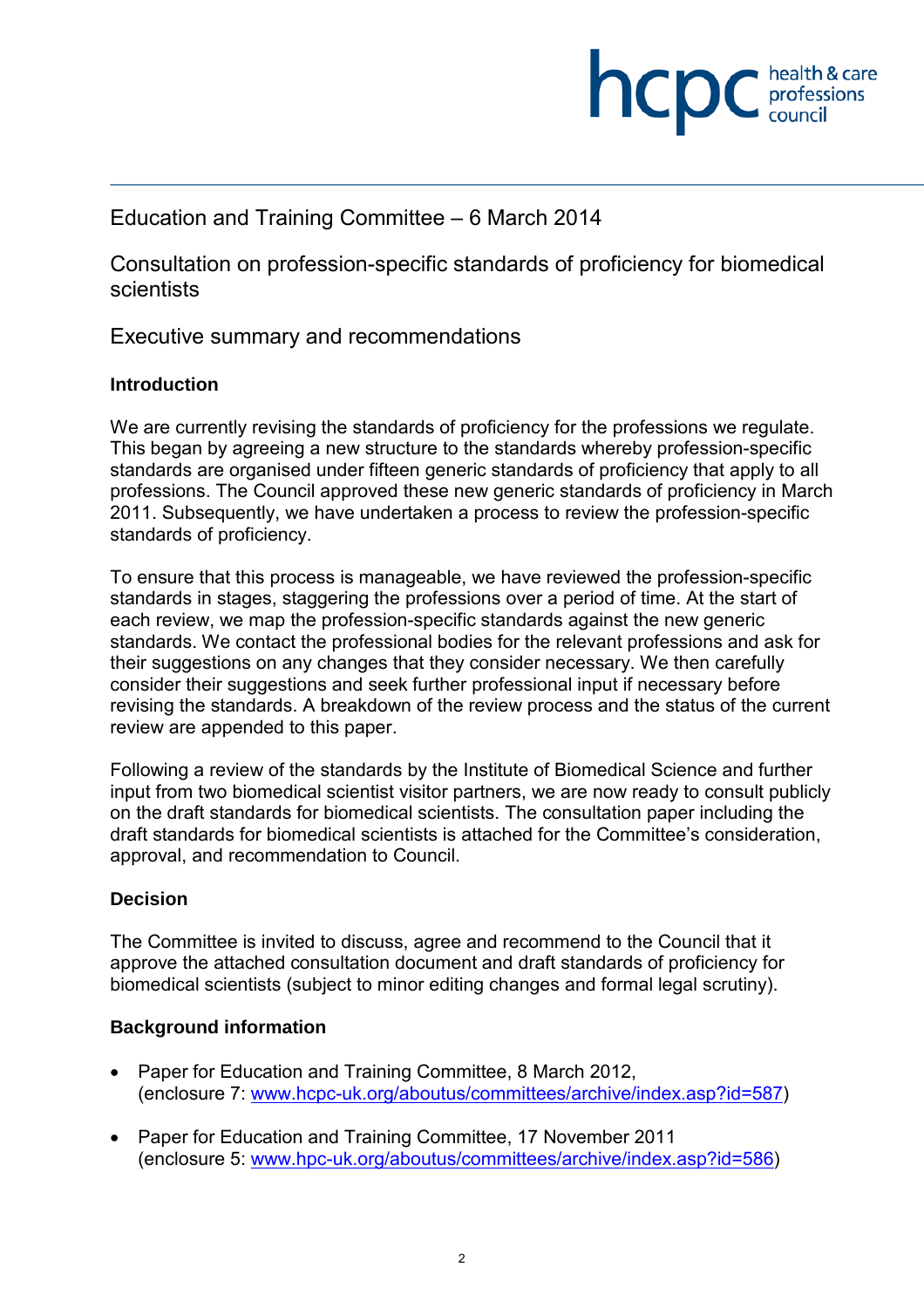- Paper for Education and Training Committee, 9 June 2011 (enclosure 19: www.hpc-uk.org/aboutus/committees/archive/index.asp?id=588)
- Paper agreed by Council, 31 March 2011 (enclosure 6: www.hpc-uk.org/aboutus/committees/archive/index.asp?id=533)

### **Resource implications**

The resource implications of this round of consultation are accounted for in the Policy and Standards Department planning for 2013/14. The resource implications of the ongoing process of review and eventual publication of the revised standards of proficiency have been taken into account in the Policy and Standards workplan for 2013/14, and will continue to be taken into account in future years.

#### **Financial implications**

The financial implications include the costs associated with a series of public consultations on new draft standards and publication of new standards for 15 professions. These costs are accounted in department planning for 2013/14. We anticipate further costs in 2014/15 for further consultations and publication of further revised standards.

#### **Appendices**

- Appendix 1: Process for revising standards of proficiency
- Appendix 2: Update of current standards of proficiency review

#### **Date of paper**

14 February 2013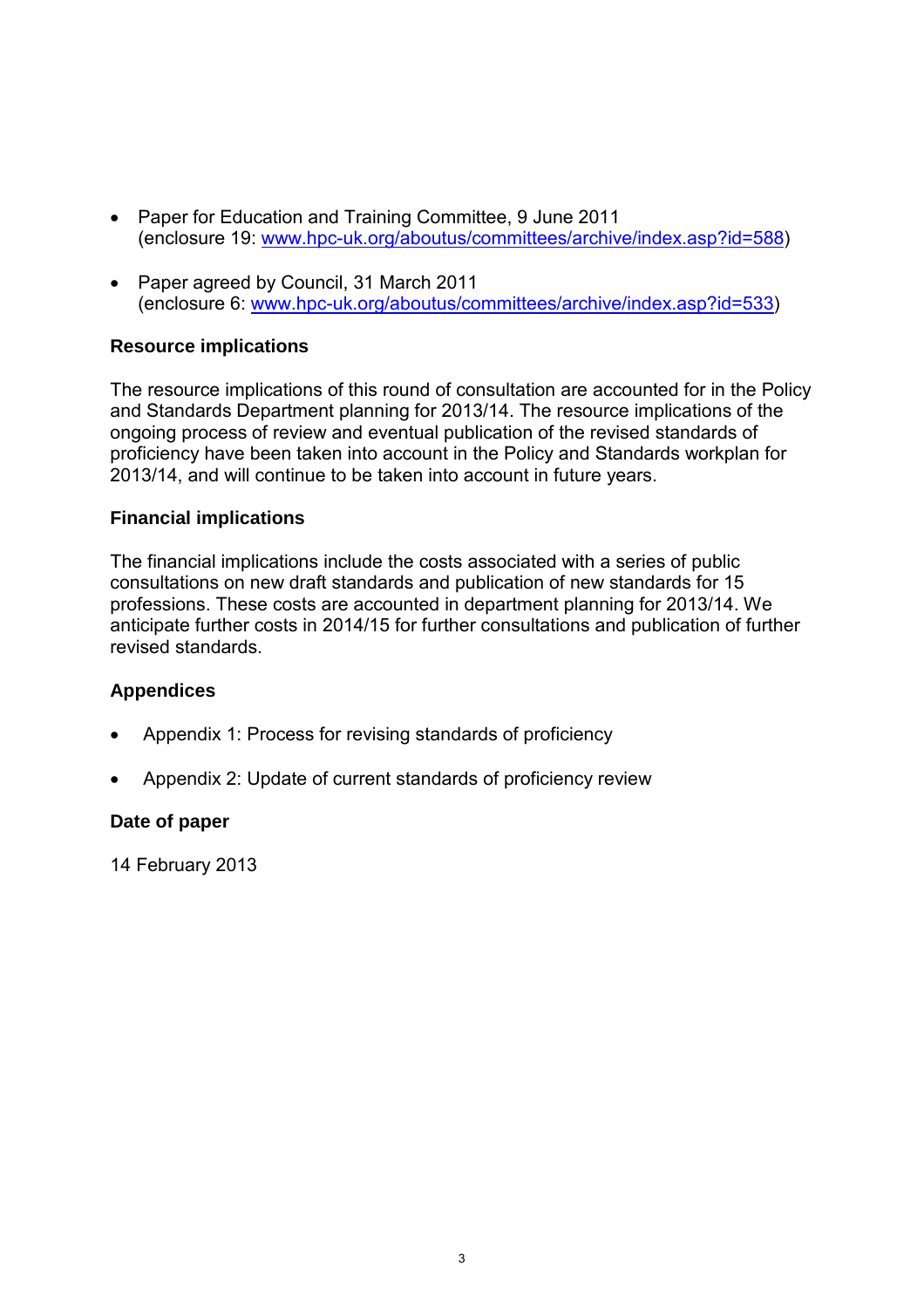

# **Consultation on changes to the profession-specific standards of proficiency for biomedical scientists**

## **Contents**

|                                                                    | $5^{\circ}$ |
|--------------------------------------------------------------------|-------------|
|                                                                    |             |
| 5                                                                  |             |
|                                                                    |             |
|                                                                    |             |
|                                                                    | 10          |
| Appendix: Draft standards of proficiency for biomedical scientists | 12          |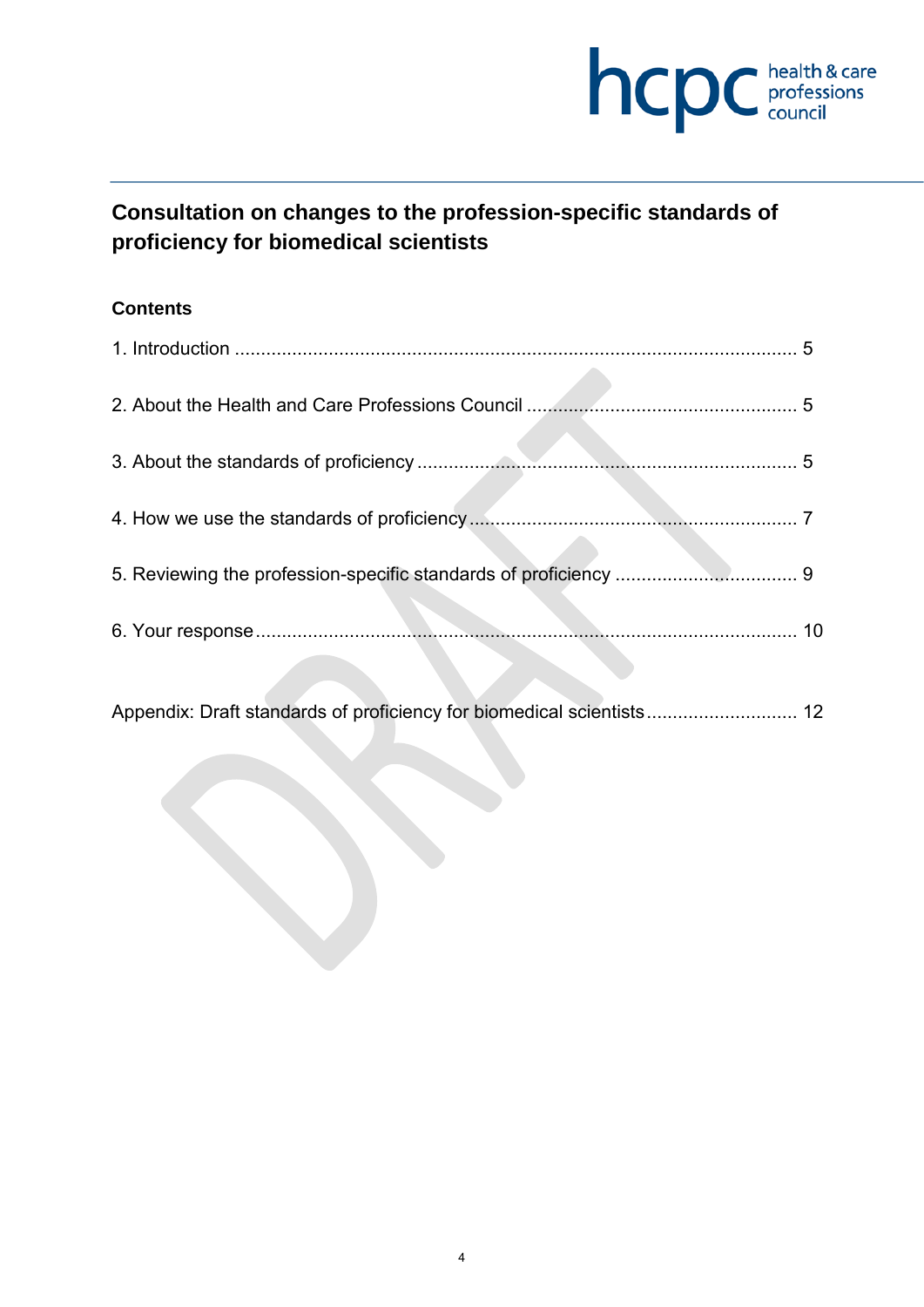# **1. Introduction**

- 1.1 This document seeks the views of stakeholders on proposed changes to the profession-specific standards of proficiency for biomedical scientists.
- 1.2 We are conducting our review of the profession-specific standards on a rolling basis by reviewing the standards of proficiency for groups of professions at a time. More information about the review process is set out below.
- 1.3 At the same time as this consultation we are also consulting on the profession-specific standards for clinical scientists.
- 1.4 These consultations will be of interest to members of these professions, as well as relevant education providers, employers, professional bodies and those who use the services of these professions.
- 1.5 The consultations will run from **X Month 201X to X Month 201X**.

# **2. About the Health and Care Professions Council**

- 2.1 We are a regulator and were set up to protect the public. To do this, we keep a register of professionals who meet our standards for their professional skills and behaviour. Individuals on our Register are called 'registrants'.
- 2.2 We currently regulate 16 professions: arts therapists, biomedical scientists, chiropodists/podiatrists, clinical scientists, dietitians, hearing aid dispensers, occupational therapists, operating department practitioners, orthoptists, paramedics, physiotherapists, practitioner psychologists, prosthetists/orthotists, radiographers, social workers in England, and speech and language therapists.

# **3. About the standards of proficiency**

- 3.1 The standards of proficiency are the standards that we consider necessary for the safe and effective practice of each of the professions we regulate. They describe what professionals must know, understand and be able to do at the time they apply to join our Register. The standards play an important role in public protection. When a professional applies for or renews their registration, or if concerns are raised about their competence while they are registered with us, we use the standards of proficiency to check whether they have the necessary knowledge and skills to be able to practise their profession safely and effectively.
- 3.2 Article 5(2)(a) of the Health and Social Work Professions Order 2001 (the Order) says that we must: "…establish the standards of proficiency necessary to be admitted to the different parts of the Register being the standards [the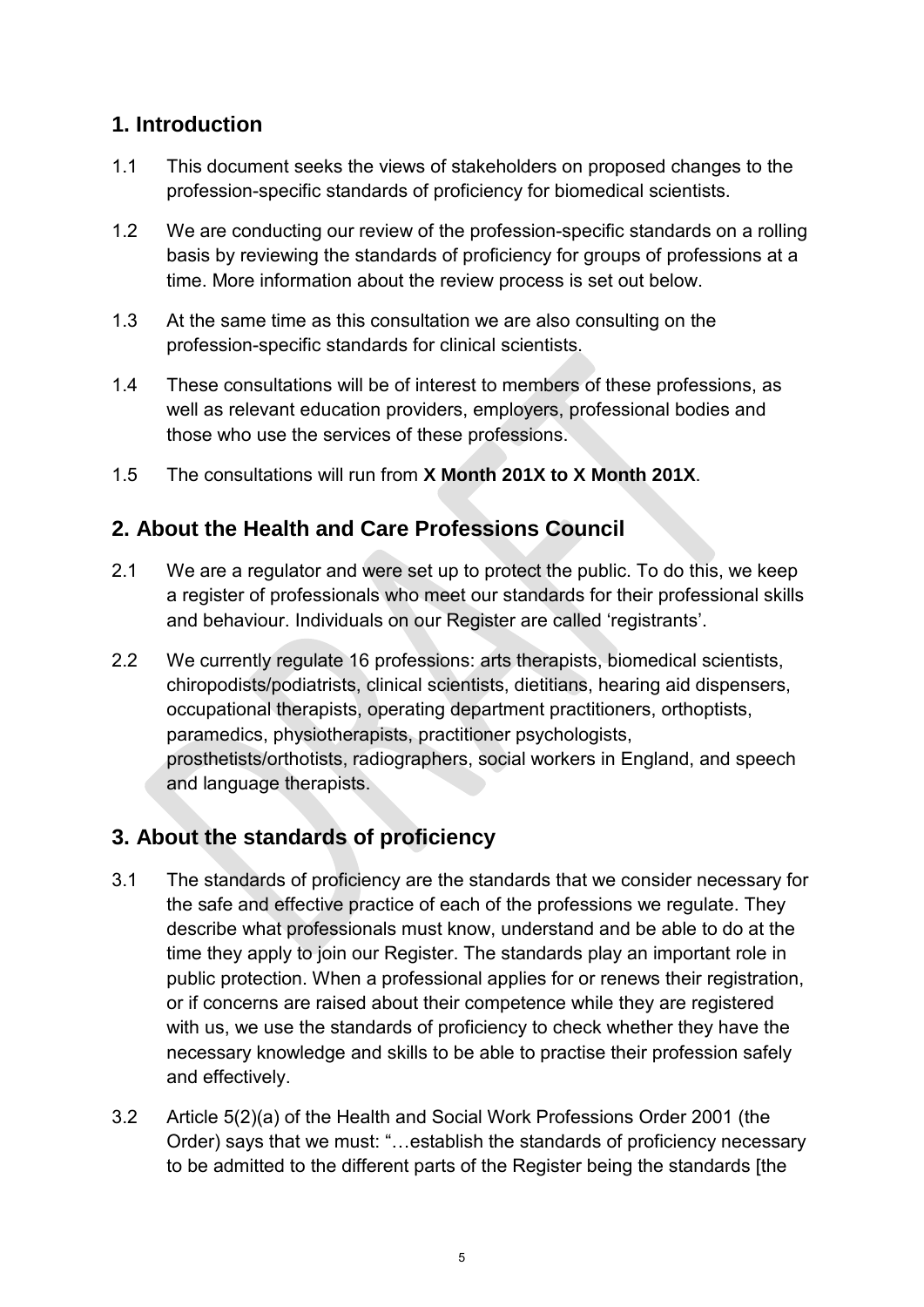Council] considers necessary for safe and effective practice under that part of the Register".

- 3.3 This means that we must publish standards for each of the professions which are the 'necessary' or 'minimum' that we consider to be required for safe and effective practice.
- 3.4 There are separate standards of proficiency for each of the professions we regulate. The standards of proficiency complement our other standards as well as policies developed by employers and guidance produced by professional bodies.

### **Structure of the standards**

- 3.5 The standards of proficiency are divided into generic standards (which apply to all the professions) and standards specific to each of the professions regulated. The purpose of the generic standards is to recognise commonality across all the professions that we regulate. The purpose of the professionspecific standards is to set out additional standards for each profession relevant to the generic standard.
- 3.6 We consulted on changes to the generic standards of proficiency between July and October 2010.<sup>1</sup> The new generic standards have now been agreed by our Council and are not the subject of this consultation. Under the new structure, most of the standards of proficiency will be profession-specific, listed under the 15 new generic standards.

# **Order of the standards**

3.7 The standards of proficiency are not hierarchical and are all equally important in practice. When we were considering an appropriate order for the generic standards, we felt that there are certain standards—such as the requirement to 'practise safely and effectively within their scope of practice'—that set the highest-level requirements for all registrants, and that should logically be placed at the beginning of the list. In considering the order of the professionspecific standards of proficiency, we have continued this approach by listing standards that are about more general principles first under the relevant generic standards, followed by standards that address more specific competencies.

<sup>&</sup>lt;sup>1</sup> You can find more information about the consultation on our website here: www.hcpc-uk.org/aboutus/consultations/closed/index.asp?id=110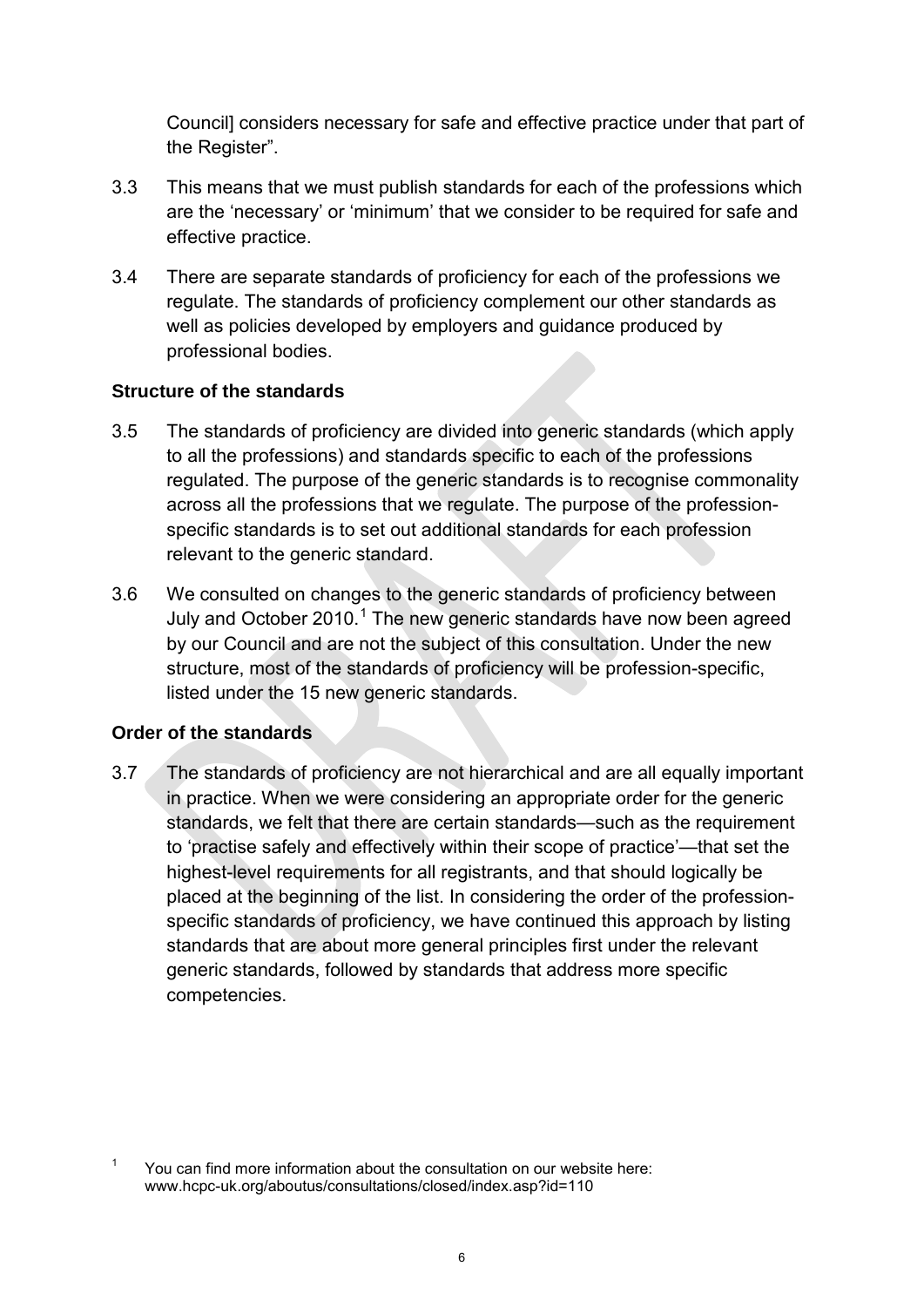#### **Language used in the standards**

- 3.8 As mentioned above, the standards of proficiency are the minimum standards for safe and effective practice. This means that they have to be relevant and applicable to prospective registrants applying to come on to the Register for the first time, as well as existing registrants and their practice.
- 3.9 The language used in the standards plays an important role in ensuring that they meet the above requirements. We intentionally use verbs such as 'understand', 'know' and 'be able to' rather than 'must'.
- 3.10 For example: *be able to practise within the legal and ethical boundaries of their profession*. By using 'be able to' we can ensure that:
	- the standard is applicable to prospective registrants i.e. those who have not yet started practising and are applying to be registered for the first time; and
	- the standard is relevant and applicable to existing registrants. It could also be used in a fitness to practise case where a registrant's conduct or competence was called in to question.
- 3.11 If we changed the wording of this standard, for example, to 'registrants must practise within the legal and ethical boundaries of their profession' it could no longer be met by prospective registrants who have not yet practised in their profession.
- 3.12 We write the standards in a way that means they are relevant to all registrants in a profession, regardless of their area of practice. We also use language that can take into account changes in the law, technology or working practices which might take place over time.
- 3.13 We have received some feedback to suggest that the language and terminology used in the profession-specific standards for some professions needs to be amended to better reflect the practice of those professions. We hope that the new draft standards will address these concerns.

# **4. How we use the standards of proficiency**

### **Approval of education programmes**

- 4.1 The primary role of the standards of proficiency is in articulating the skills, knowledge and abilities necessary to become registered for the first time.
- 4.2 We conduct approval visits to education providers to ensure that the programmes meet the standards. Our standards of education and training cover areas such as admissions, assessment and practice placements, and we approve programmes using these standards. A programme which meets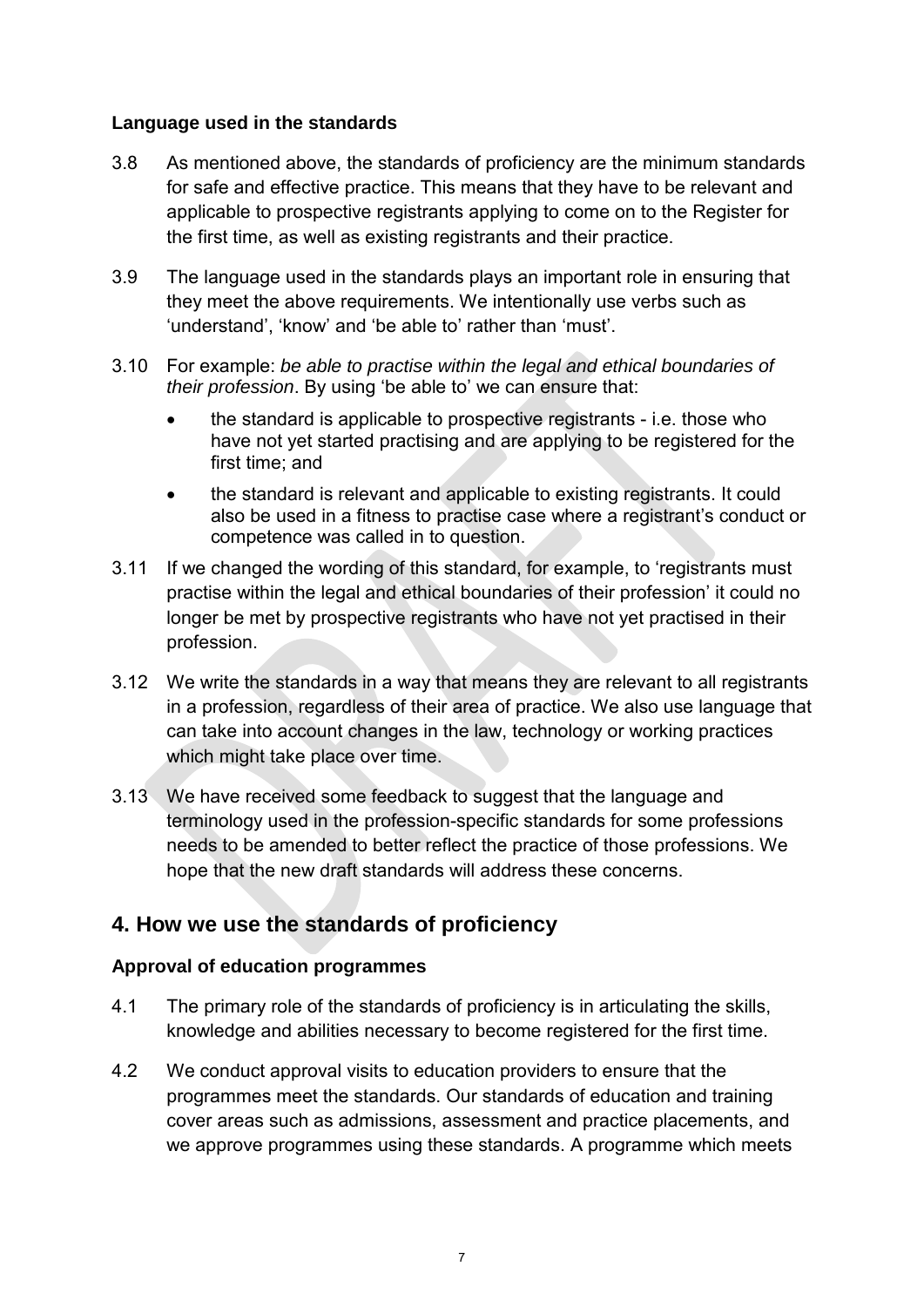the standards of education and training will also allow a student who successfully completes that programme to meet the standards of proficiency.

### **Registration and renewal**

- 4.3 The standards of proficiency play a central role in how someone becomes and remains registered with us.
- 4.4 Most applicants complete their study within the UK and apply for registration through our UK approved programme route. We assess all approved programmes to ensure that students who successfully complete them meet the standards of proficiency and are therefore eligible for registration.
- 4.5 International applications are also assessed against the standards of proficiency. Each application is assessed by assessors from the relevant profession to determine whether the applicant's education, training and experience mean that they meet the standards.
- 4.6 Every time a registrant renews their registration, we ask them to sign a declaration to confirm that they continue to meet the standards of proficiency which apply to them.

## **Fitness to practise**

4.7 If a registrant's competence is called into question we may look at the standards of proficiency in deciding whether we need to take any action. This does not mean that we will take action if a registrant does not meet all of the standards, but we may use the standards to decide whether they are practising safely and effectively within their scope of practice.

# **Scope of practice**

- 4.8 As outlined above, when registrants renew their registration they must sign a declaration to state that they meet the standards which apply to them.
- 4.9 Once someone becomes registered, we recognise that their scope of practice may change. We define scope of practice as the area or areas of a registrant's profession in which they have the knowledge, skills and experience to practise lawfully, safely and effectively, in a way that meets our standards and does not pose any danger to the public or to them.
- 4.10 A registrant's scope of practice may change over time and we recognise that the practice of experienced registrants often becomes more focussed and specialised than that of newly registered colleagues. This might be because of specialisation in a particular area of practice or with a particular group, or a movement into roles in management, education or research.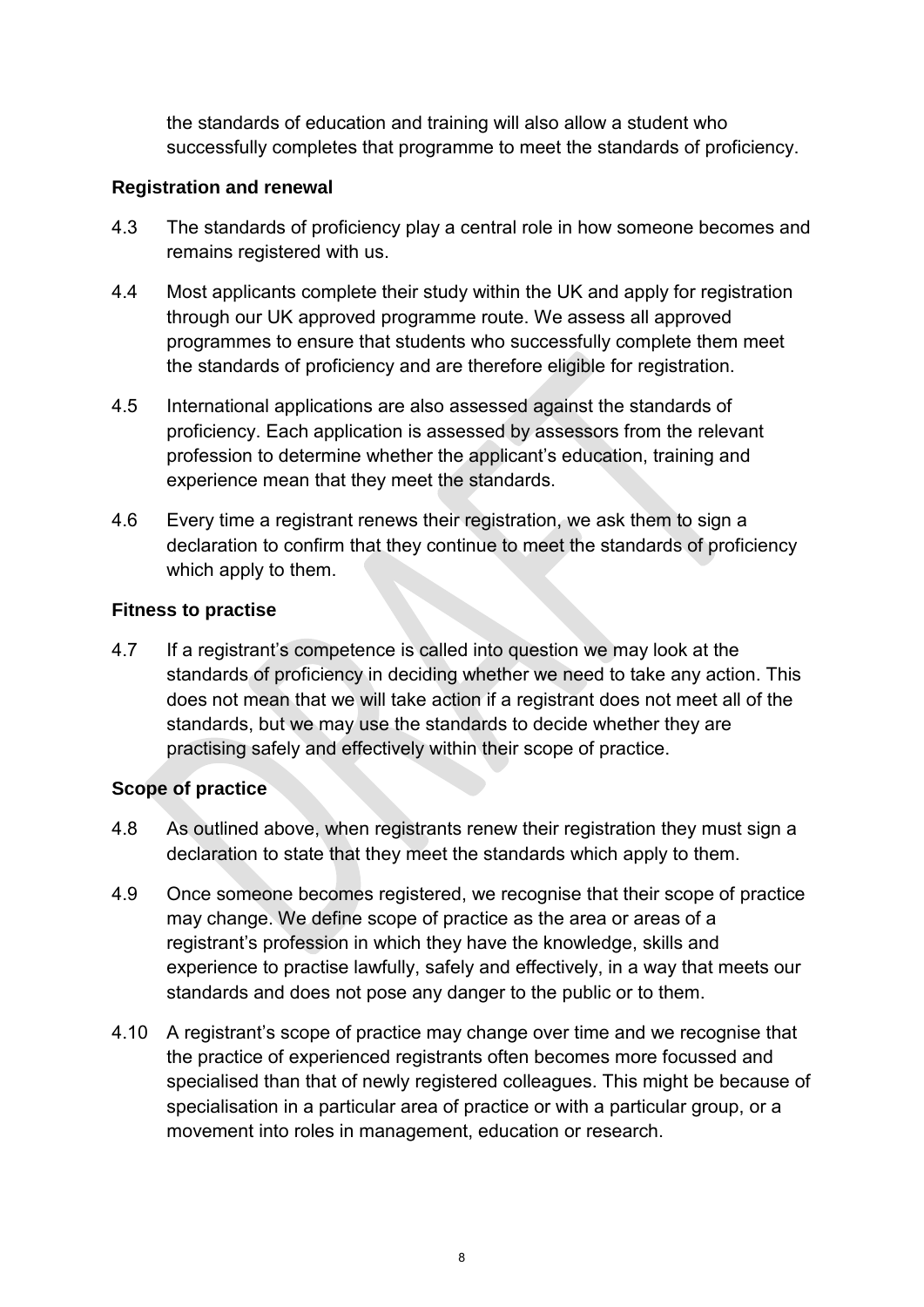4.11 A registrant's particular scope of practice may mean that they are unable to continue to demonstrate that they meet all of the standards of proficiency that apply for the whole of their profession. As long as they make sure that they are practising safely and effectively within their given scope of practice and do not practise in the areas where they are not proficient to do so, this will not be a problem.

# **5. Reviewing the profession-specific standards of proficiency**

# **The review process**

- 5.1 We have invited the professional body for biomedical scientists, the Institute of Biomedical Science, to review the standards of proficiency for their profession tell us whether they considered any changes were necessary. We have carefully considered their comments and other feedback we have received on the standards and produced a proposed set of draft standards for the profession.
- 5.2 We are now publicly consulting on the draft standards to seek the view of all our stakeholders. After consultation, we will use the responses we receive to decide if any further amendments are needed.
- 5.3 Once the final set of standards is approved they will be published. We will work with education providers to gradually phase-in the new standards after they are published.

# **Updating the profession-specific standards**

- 5.4 In the new structure of the standards of proficiency, most of the standards will be profession-specific. To set out the new draft standards for each profession in the new structure, we mapped all the current standards of proficiency for each profession under the relevant new generic standards. This consultation is not about changes to the approved generic standards, only the professionspecific standards for biomedical scientists.
- 5.5 The changes to the standards proposed in each set of draft standards are to:
	- reflect current practice or changes in the scope of practice of each profession;
	- update the language where needed to ensure it is relevant to the practice of each profession and to reflect changes in current use of terminology;
	- reflect the standard content of pre-registration education programmes:
	- clarify the intention of existing standards; and
	- correct omissions or avoid duplication.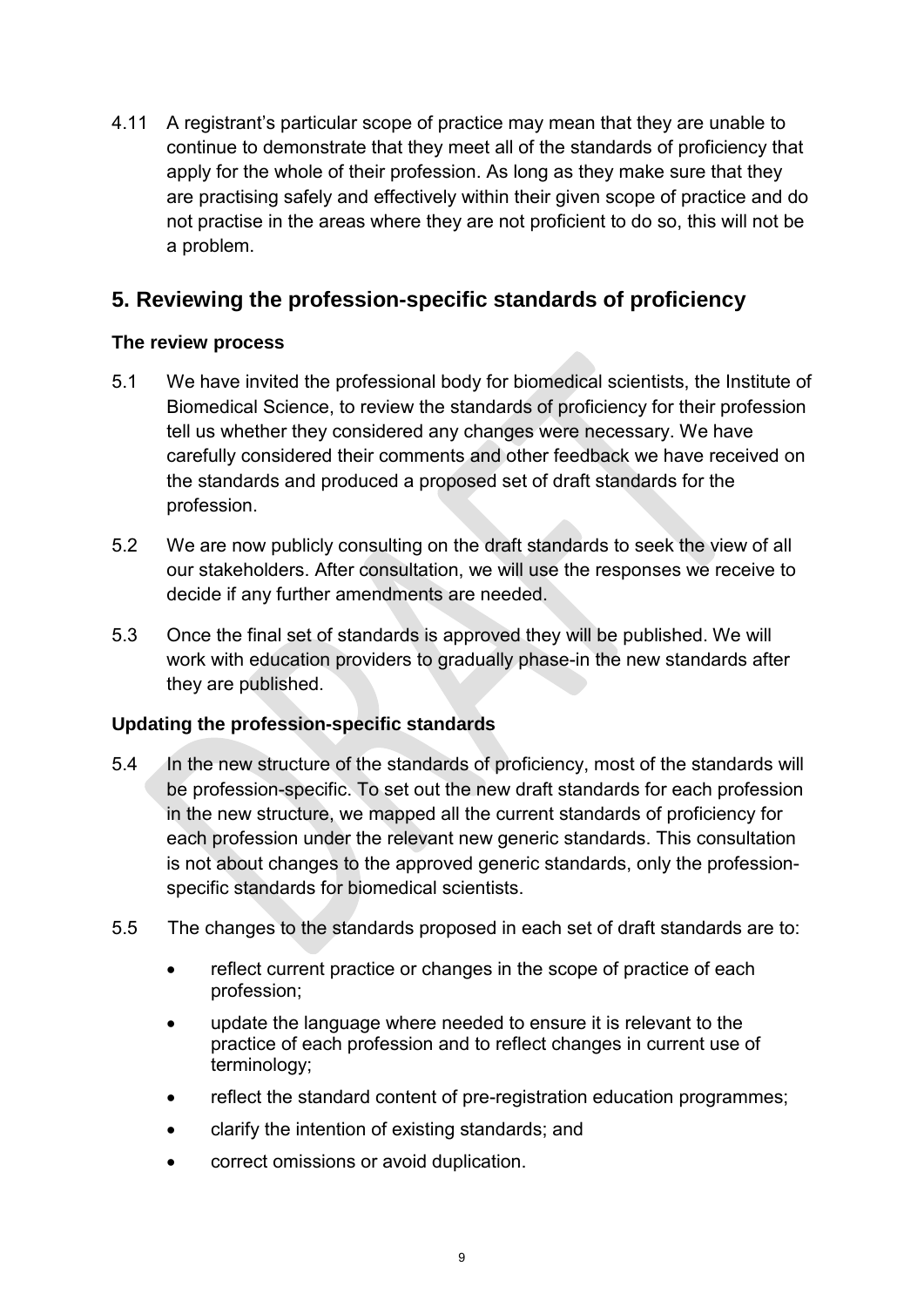5.6 The review of the profession-specific standards is an opportunity to make sure the standards of proficiency are relevant to each profession. No relevant or useful standards will be lost, but the language used may change to ensure the standards are appropriate and applicable to individual professions. Where it is appropriate to do so, we also aim to maintain as much consistency as possible in the standards between different professions. Our current standards of proficiency are available to download for comparison from our website:

www.hcpc-uk.org/aboutregistration/standards/standardsofproficiency/

5.7 We are inviting our stakeholders to consider whether the changes we have suggested to the profession-specific standards of proficiency for biomedical scientists are appropriate. In addition to the changes we have suggested there may be other areas we have not considered that need to be reflected in the standards.

# **6. Your response**

## **Consultation questions**

- 6.1 We would welcome your response to our consultation and have listed some questions to help you. The questions are not designed to be exhaustive and we would welcome your comments on any related issue. Please provide reasons alongside your answers where possible.
- 6.2 The questions are listed below for your reference:
	- 1. Do you think the standards are at a threshold level necessary for safe and effective practice?
	- 2. Do you think any additional standards are necessary?
	- 3. Do you think there are any standards which should be reworded?
	- 4. Do you have any comments about the language used in the standards?
	- 5. Do you have any other comments on the standards?

### **How to respond to the consultation**

- 6.3 You can respond to this consultation in the following ways.
	- By completing our easy-to-use online survey: [insert url]
	- By emailing us at: consultation@hcpc-uk.org
	- By writing to us at the following address: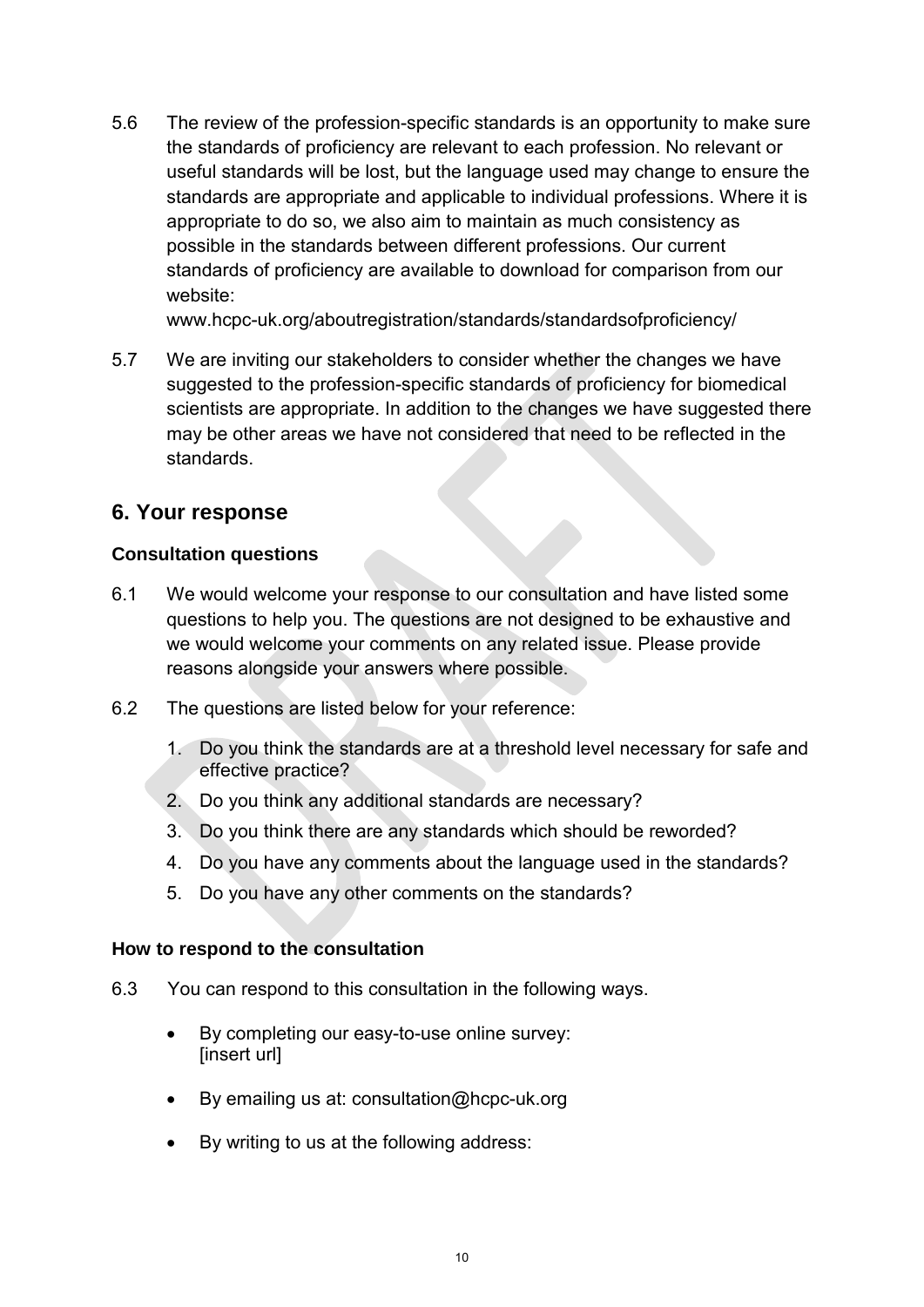Consultation on changes to the profession-specific standards of proficiency for biomedical scientitsts Policy and Standards Department Health and Care Professions Council Park House 184 Kennington Park Road London SE11 4BU

- 6.4 We do not normally accept responses by telephone or in person. We normally ask that consultation responses are made in writing to ensure that we can accurately record what the respondent would like to say. However, if you are unable to respond in writing please contact us on +44 (0)20 7840 9815 to discuss any reasonable adjustments which would help you to respond.
- 6.5 Please complete the online survey or send us your response by **X Month 201X**. We look forward to receiving your comments.

#### **Please contact us to request a copy of this document in an alternative format, or in Welsh.**

- 6.6 Once the consultation period is completed, we will analyse the responses we have received. We will then publish a document which details the comments received and explains the decisions we have taken as a result. This will be available on our website.
- 6.7 If you would prefer your response not to be made public, please indicate this when you respond.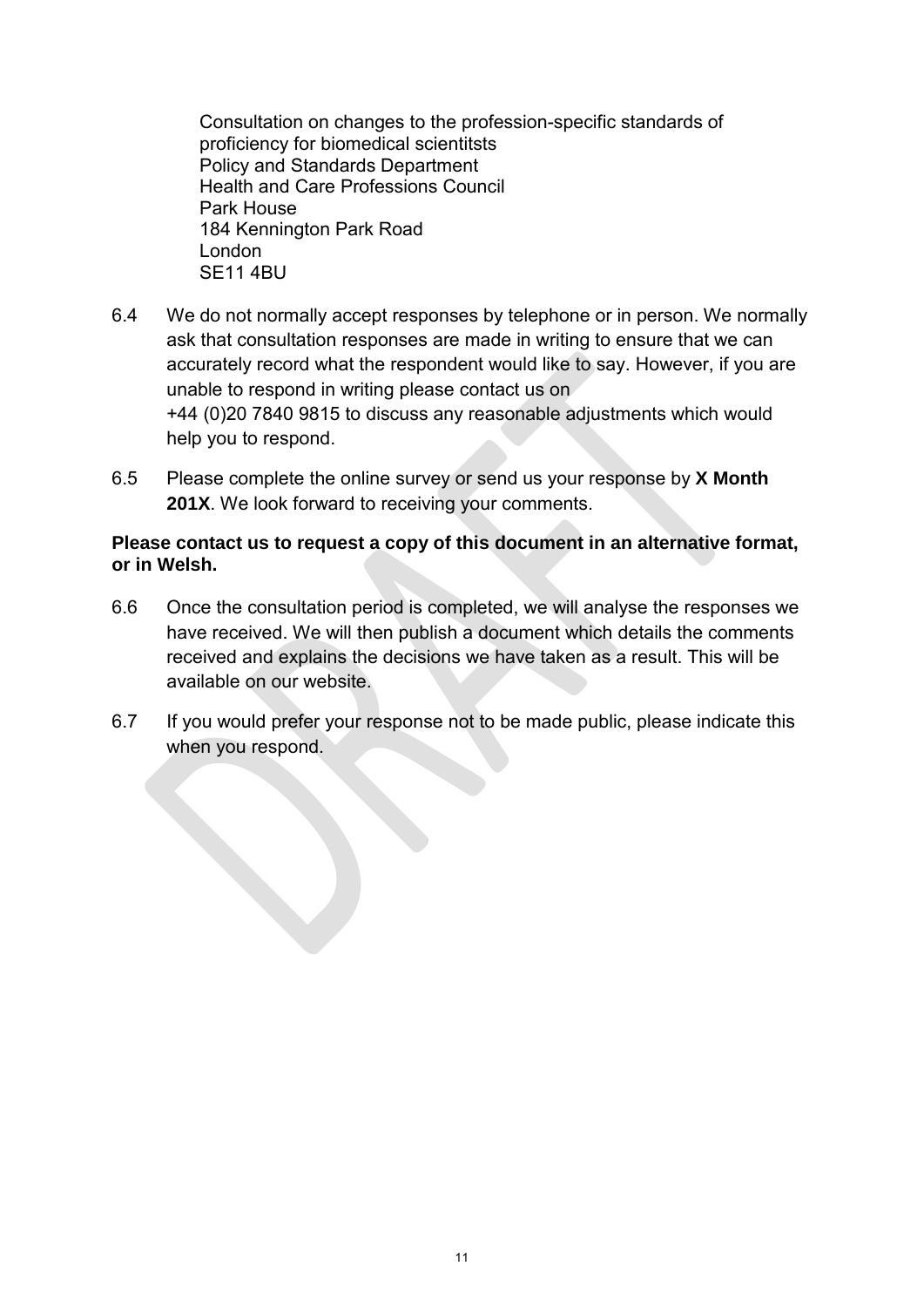

# **Appendix: Draft standards of proficiency for biomedical scientists**

#### **Notes for interpretation**

- The generic standards of proficiency are not the subject of this consultation.
- The current standards of proficiency for clinical scientists are available to download and view for comparison at: www.hcpc-uk.org/aboutregistration/standards/standardsofproficiency/

| New generic standard                           |                                               |     | New proposed profession-specific standards of proficiency                                                                                                                                                         |
|------------------------------------------------|-----------------------------------------------|-----|-------------------------------------------------------------------------------------------------------------------------------------------------------------------------------------------------------------------|
|                                                | be able to practise<br>safely and effectively | 1.1 | know the limits of their practice and when to seek advice or refer to another professional                                                                                                                        |
| within their scope of<br>practice              |                                               | 1.2 | recognise the need to manage their own workload and resources effectively and be able to<br>practise accordingly                                                                                                  |
| 2.<br>within the legal and<br>their profession | be able to practise                           | 2.1 | understand the need to act in the best interests of service users at all times                                                                                                                                    |
|                                                | ethical boundaries of                         | 2.2 | understand what is required of them by the Health and Care Professions Council                                                                                                                                    |
|                                                |                                               | 2.3 | understand the need to respect and uphold the rights, dignity, values, and autonomy of service<br>users including their role in the diagnostic and therapeutic process and in maintaining health and<br>wellbeing |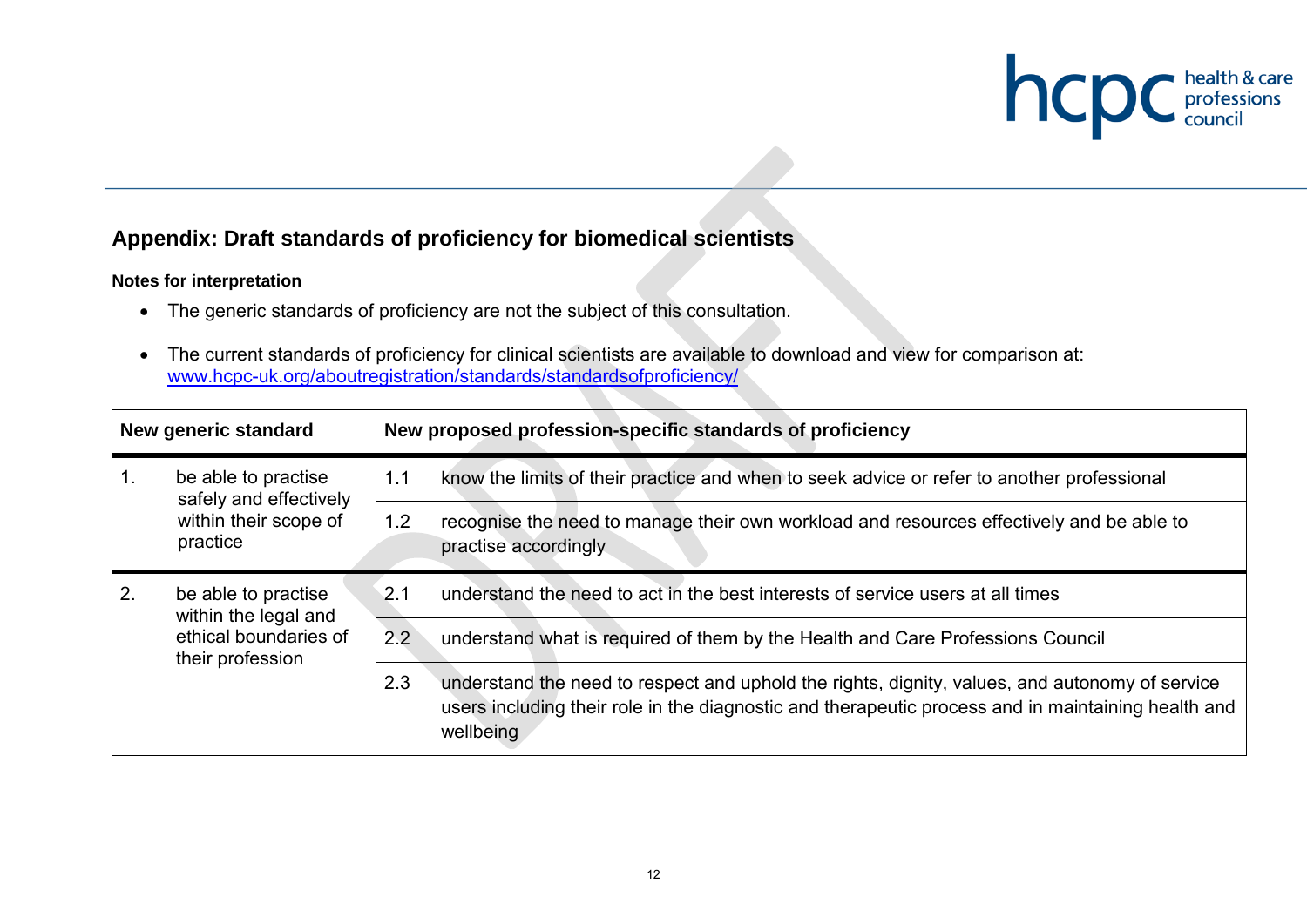|    |                                                                                                               | 2.4 | recognise that relationships with service users should be based on mutual respect and trust, and<br>be able to maintain high standards of care even in situations of personal incompatibility |
|----|---------------------------------------------------------------------------------------------------------------|-----|-----------------------------------------------------------------------------------------------------------------------------------------------------------------------------------------------|
|    |                                                                                                               | 2.5 | know about current legislation applicable to the work of their profession                                                                                                                     |
|    |                                                                                                               | 2.6 | be aware of the British, European and International Standards that govern and affect pathology<br>laboratory practice                                                                         |
|    |                                                                                                               | 2.7 | understand the importance of and be able to obtain informed consent                                                                                                                           |
|    |                                                                                                               | 2.8 | be able to exercise a professional duty of care                                                                                                                                               |
| 3. | be able to maintain                                                                                           | 3.1 | understand the need to maintain high standards of personal and professional conduct                                                                                                           |
|    | fitness to practise                                                                                           | 3.2 | understand the importance of maintaining their own health                                                                                                                                     |
|    |                                                                                                               | 3.3 | understand both the need to keep skills and knowledge up to date and the importance of career-<br>long learning                                                                               |
| 4. | be able to practise as<br>an autonomous<br>professional,<br>exercising their own<br>professional<br>judgement | 4.1 | be able to assess a professional situation, determine the nature and severity of the problem and<br>call upon the required knowledge and experience to deal with the problem                  |
|    |                                                                                                               | 4.2 | be able to make reasoned decisions to initiate, continue, modify or cease treatment or the use of<br>techniques or procedures, and record the decisions and reasoning appropriately           |
|    |                                                                                                               | 4.3 | be able to initiate resolution of problems and be able to exercise personal initiative                                                                                                        |
|    |                                                                                                               | 4.4 | recognise that they are personally responsible for and must be able to justify their decisions                                                                                                |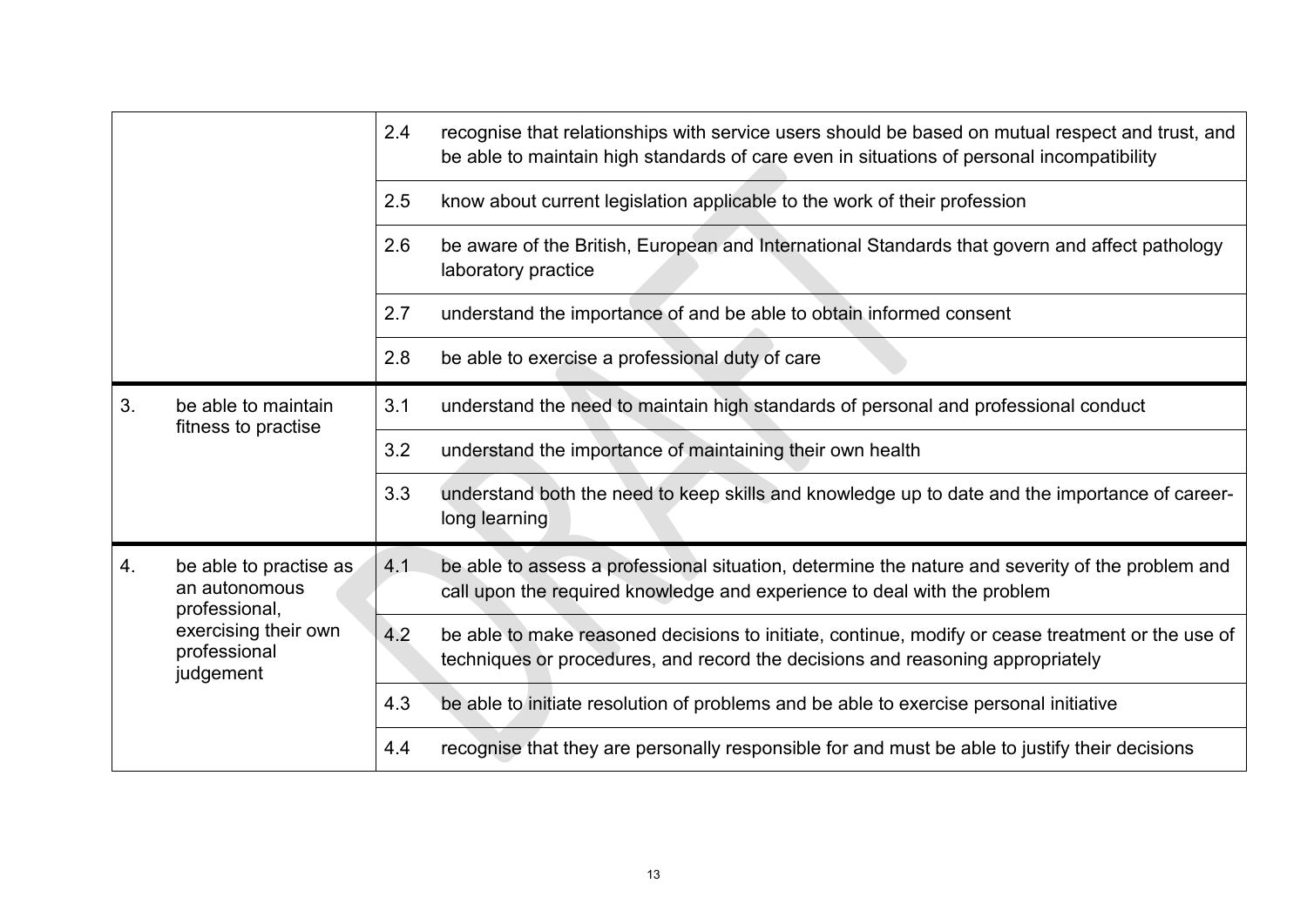|                |                                                                             | 4.5 | be able to make and receive appropriate referrals                                                                                                                                                   |
|----------------|-----------------------------------------------------------------------------|-----|-----------------------------------------------------------------------------------------------------------------------------------------------------------------------------------------------------|
|                |                                                                             | 4.6 | understand the importance of participation in training, supervision and mentoring                                                                                                                   |
| 5.             | be aware of the impact<br>of culture, equality and<br>diversity on practice | 5.1 | understand the requirement to adapt practice to meet the needs of different groups and<br>individuals                                                                                               |
| 6.             | be able to practise in a<br>non-discriminatory<br>manner                    |     |                                                                                                                                                                                                     |
| 7 <sub>1</sub> | understand the<br>importance of and be                                      | 7.1 | be aware of the limits of the concept of confidentiality                                                                                                                                            |
|                | able to maintain<br>confidentiality                                         | 7.2 | understand the principles of information governance and be aware of the safe and effective use<br>of health and social care information                                                             |
|                |                                                                             | 7.3 | be able to recognise and respond appropriately to situations where it is necessary to share<br>information to safeguard service users or the wider public                                           |
| 8.             | be able to<br>communicate<br>effectively                                    | 8.1 | be able to communicate in English to the standard equivalent to level 7 of the International<br>English Language Testing System, with no element below $6.5^2$                                      |
|                |                                                                             | 8.2 | be able to demonstrate effective and appropriate verbal and non-verbal skills in communicating<br>information, advice, instruction and professional opinion to service users, colleagues and others |

 $^{2}$  The International English Language Testing System (IELTS) tests competence in the English language. Applicants who have qualified outside of the UK, whose first language is not English and who are not nationals of a country within the European Economic Area (EEA) or Switzerland, must provide evidence that they have reached the necessary standard. Please visit our website for more information.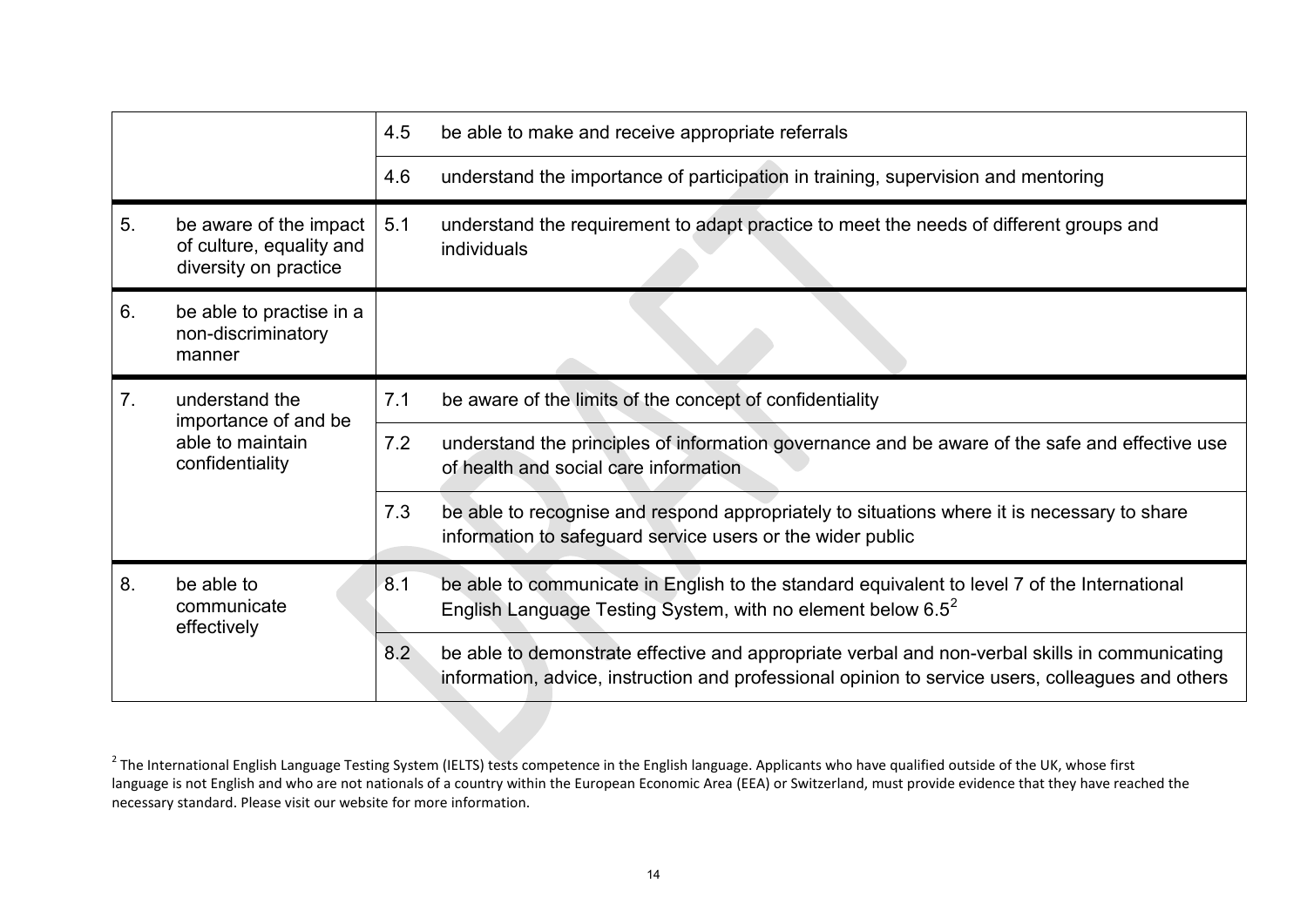|    |                                                 | 8.3 | understand how communication skills affect assessment of, and engagement with, service users<br>and how the means of communication should be modified to address and take account of factors<br>such as age, capacity, learning ability and physical ability |
|----|-------------------------------------------------|-----|--------------------------------------------------------------------------------------------------------------------------------------------------------------------------------------------------------------------------------------------------------------|
|    |                                                 | 8.4 | be able to communicate outcomes of biomedical procedures                                                                                                                                                                                                     |
|    |                                                 | 8.5 | be able to select, move between and use appropriate forms of verbal and non-verbal<br>communication with service users and others                                                                                                                            |
|    |                                                 | 8.6 | be aware of the characteristics and consequences of verbal and non-verbal communication and<br>how this can be affected by factors such as age, culture, ethnicity, gender, socio-economic<br>status and spiritual or religious beliefs                      |
|    |                                                 | 8.7 | understand the need to provide service users or people acting on their behalf with the<br>information necessary to enable them to make informed decisions                                                                                                    |
|    |                                                 | 8.8 | understand the need to assist the communication needs of service users such as through the<br>use of an appropriate interpreter, wherever possible                                                                                                           |
|    |                                                 | 8.9 | recognise the need to use interpersonal skills to encourage the active participation of service<br>users                                                                                                                                                     |
| 9. | be able to work<br>appropriately with<br>others | 9.1 | be able to work, where appropriate, in partnership with service users, other professionals,<br>support staff and others                                                                                                                                      |
|    |                                                 | 9.2 | understand the need to build and sustain professional relationships as both an independent<br>practitioner and collaboratively as a member of a team                                                                                                         |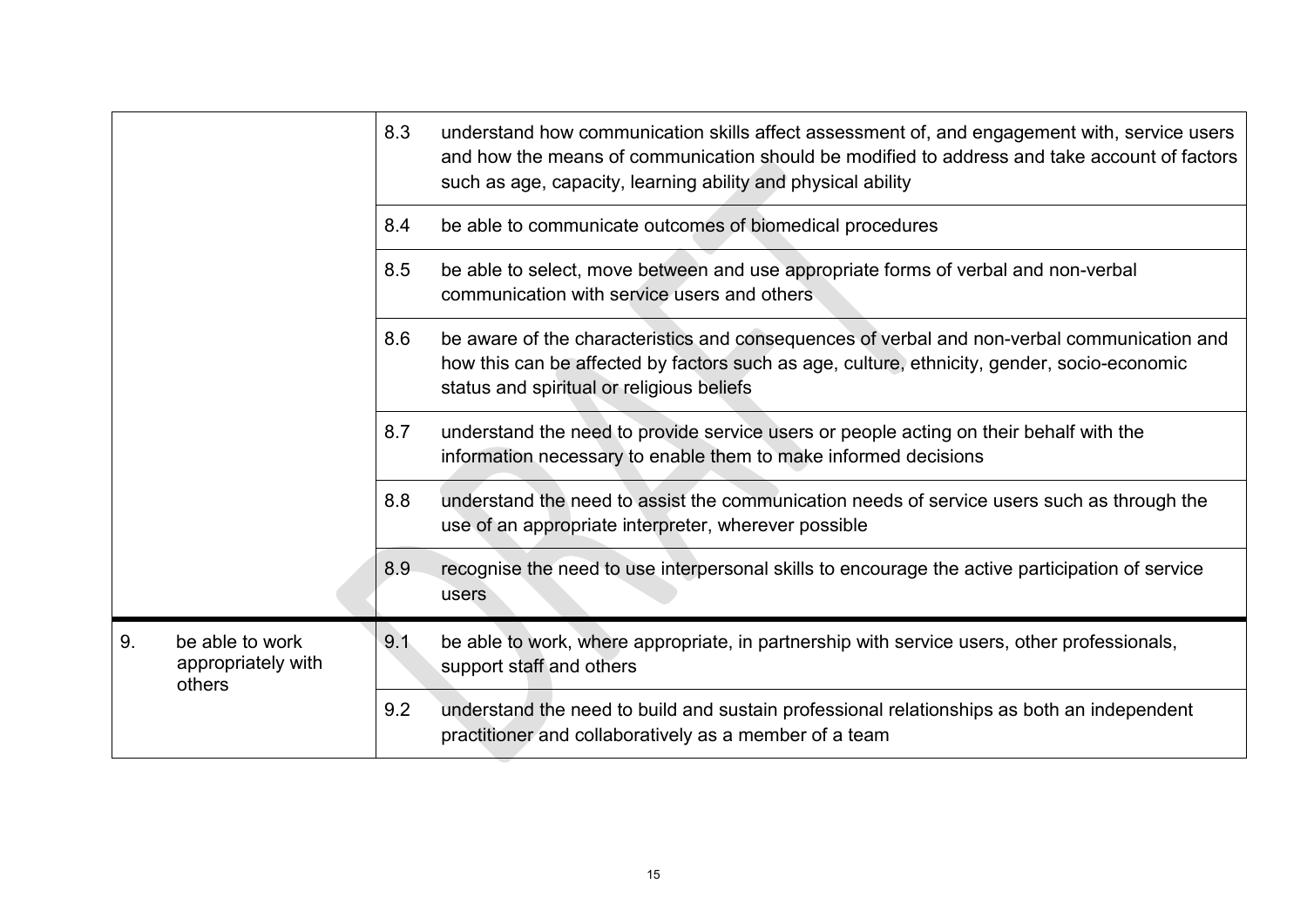|     |                                              | 9.3  | understand the need to engage service users and carers in planning and evaluating diagnostics,<br>treatments and interventions to meet their needs and goals                               |
|-----|----------------------------------------------|------|--------------------------------------------------------------------------------------------------------------------------------------------------------------------------------------------|
|     |                                              | 9.4  | be able to contribute effectively to work undertaken as part of a multi-disciplinary team                                                                                                  |
|     |                                              | 9.5  | be aware of the impact of pathology services on the patient care pathway                                                                                                                   |
| 10. | be able to maintain<br>records appropriately | 10.1 | be able to keep accurate, comprehensive and comprehensible records in accordance with<br>applicable legislation, protocols and guidelines                                                  |
|     |                                              | 10.2 | recognise the need to manage records and all other information in accordance with applicable<br>legislation, protocols and guidelines                                                      |
|     |                                              | 10.3 | be able to recognise, communicate and understand the risks and possible serious<br>consequences of errors and omissions in both requests for, and results of, laboratory<br>investigations |
|     |                                              | 10.4 | be able to use systems for the accurate and correct identification of patients and laboratory<br>specimens                                                                                 |
|     |                                              | 10.5 | understand the need to adhere to protocols of specimen identification, including bar coding and<br>electronic tag systems                                                                  |
|     |                                              | 10.6 | understand the importance of backup storage of electronic data                                                                                                                             |
| 11. | be able to reflect on<br>and review practice | 11.1 | understand the value of reflection on practice and the need to record the outcome of such<br>reflection                                                                                    |
|     |                                              | 11.2 | recognise the value of case conferences and other methods of review                                                                                                                        |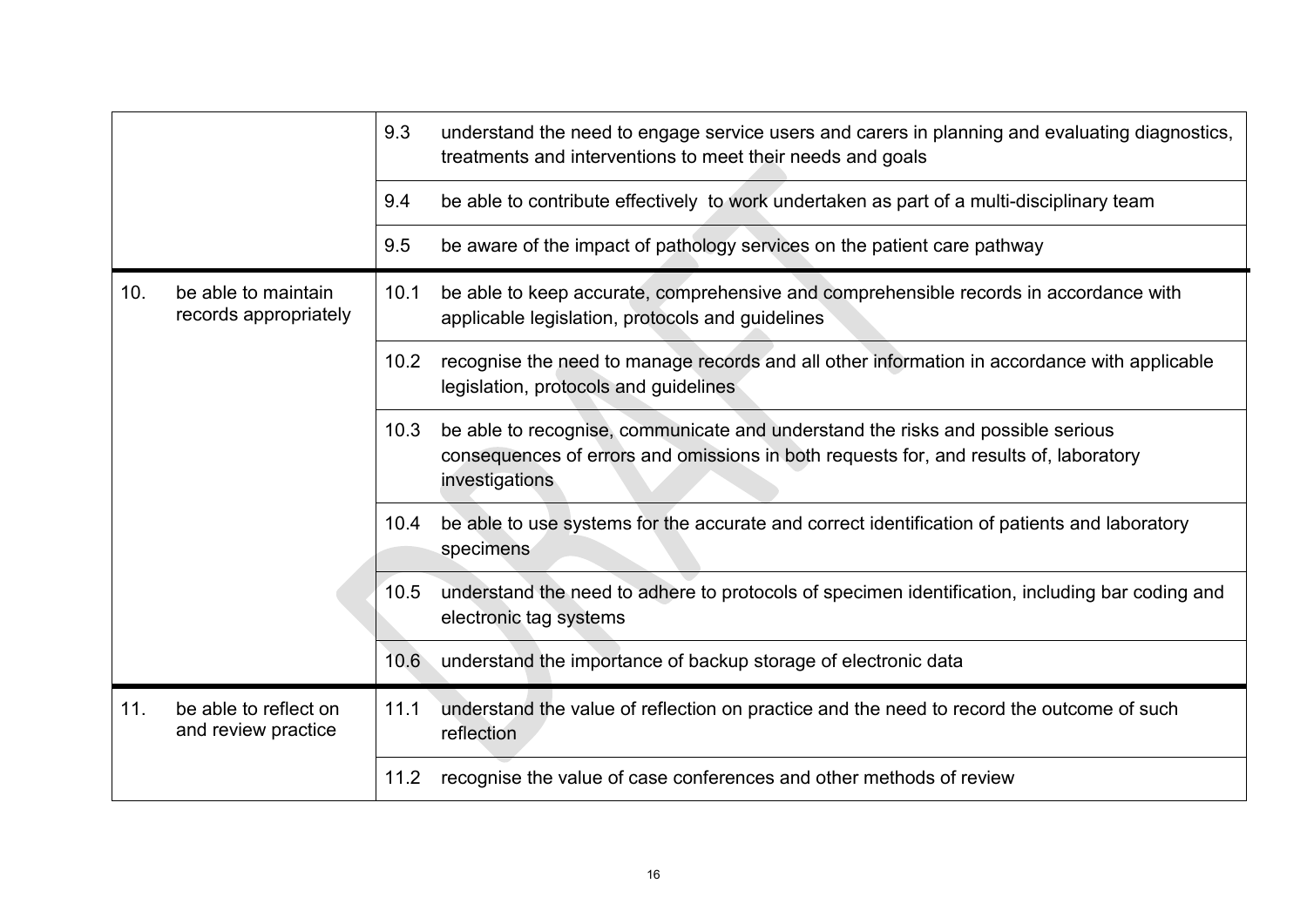| 12. | be able to assure the<br>quality of their practice                                         | 12.1 | be able to engage in evidence-based practice, evaluate practice systematically and participate in<br>audit procedures                                                          |
|-----|--------------------------------------------------------------------------------------------|------|--------------------------------------------------------------------------------------------------------------------------------------------------------------------------------|
|     |                                                                                            | 12.2 | be able to gather information, including qualitative and quantitative data, that helps to evaluate<br>the responses of service users to their care                             |
|     |                                                                                            | 12.3 | be aware of the role of audit and review in quality management, including quality control, quality<br>assurance and the use of appropriate outcome measures                    |
|     |                                                                                            | 12.4 | be able to maintain an effective audit trail and work towards continual improvement                                                                                            |
|     |                                                                                            | 12.5 | be aware of, and able to participate in, quality assurance programmes, where appropriate                                                                                       |
|     |                                                                                            | 12.6 | be able to evaluate intervention plans using recognised outcome measures and revise the plans<br>as necessary in conjunction with the service user                             |
|     |                                                                                            | 12.7 | recognise the need to monitor and evaluate the quality of practice and the value of contributing<br>to the generation of data for quality assurance and improvement programmes |
|     |                                                                                            | 12.8 | be able to select and apply quality and process control measures                                                                                                               |
|     |                                                                                            | 12.9 | be able to identify and respond appropriately to abnormal outcomes from quality indicators                                                                                     |
| 13. | understand the key<br>concepts of the<br>knowledge base<br>relevant to their<br>profession |      | 13.1 understand the structure and function of the human body, together with knowledge of health,<br>disease, disorder and dysfunction relevant to their profession             |
|     |                                                                                            | 13.2 | be aware of the principles and applications of scientific enquiry, including the evaluation of<br>treatment efficacy and the research process                                  |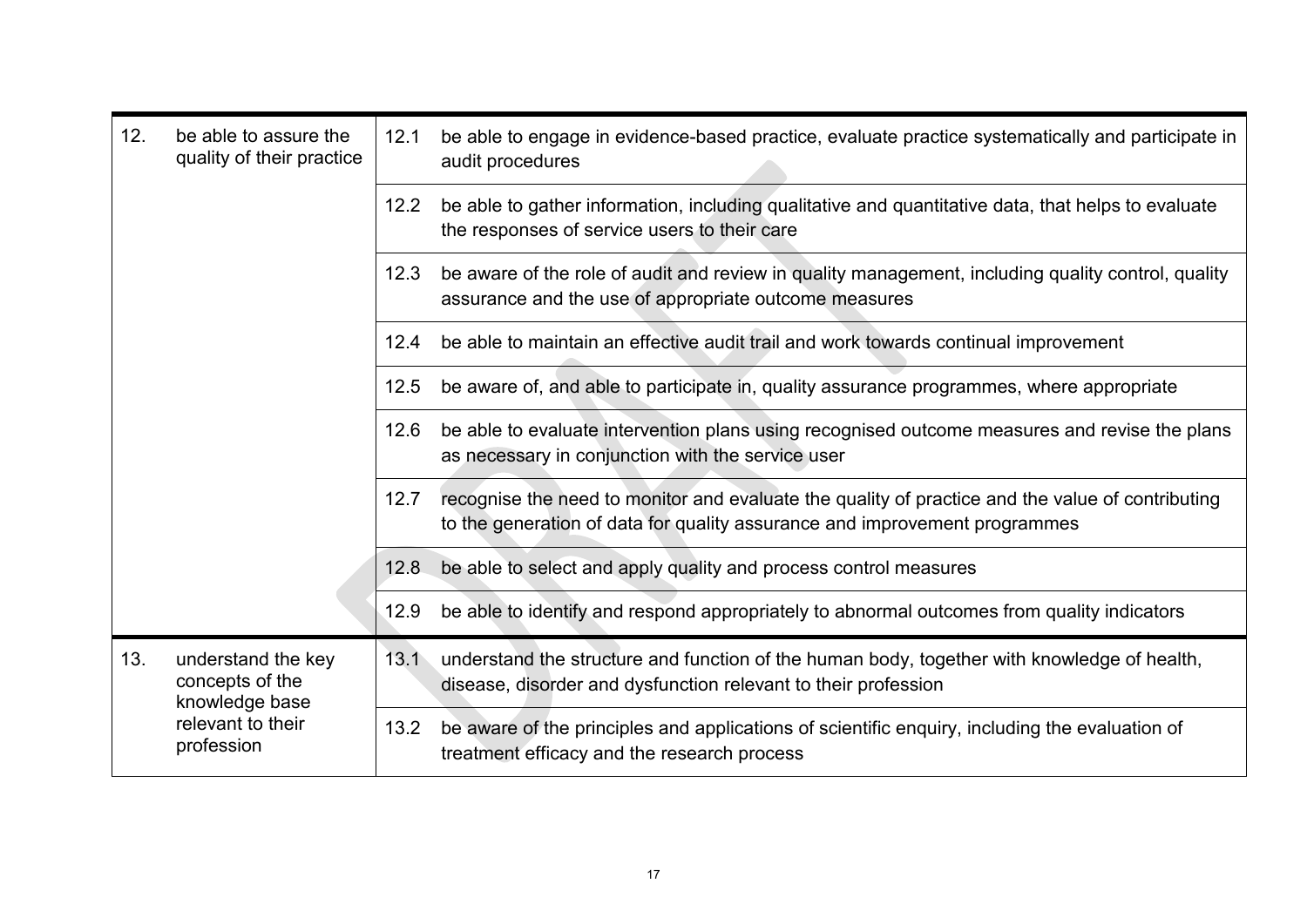|     |                                                                                 | 13.3 | recognise the role of other professions in health and social care                                                                                                                                                    |
|-----|---------------------------------------------------------------------------------|------|----------------------------------------------------------------------------------------------------------------------------------------------------------------------------------------------------------------------|
|     |                                                                                 | 13.4 | understand the structure and function of health and social care services in the UK                                                                                                                                   |
|     |                                                                                 | 13.5 | understand the concept of leadership and its application to practice                                                                                                                                                 |
|     |                                                                                 | 13.6 | understand the theoretical basis of, and the variety of approaches to, assessment and<br>intervention                                                                                                                |
|     |                                                                                 | 13.7 | be able to demonstrate knowledge of underpinning scientific principles of investigations provided<br>by clinical laboratory services                                                                                 |
|     |                                                                                 | 13.8 | understand the role of the following specialisms in the diagnosis, treatment and management of<br>disease: cell science, blood science, infection science, molecular and genetic science and<br>reproductive science |
|     |                                                                                 | 13.9 | be able to evaluate analyses using qualitative and quantitative methods to aid the diagnosis,<br>screening and monitoring of health and disorders                                                                    |
|     |                                                                                 |      | 13.10 understand the techniques and associated instrumentation used in the practice of biomedical<br>science                                                                                                         |
|     |                                                                                 |      | 13.11 understand the biological hazards groups and associated containment levels                                                                                                                                     |
| 14. | be able to draw on<br>appropriate knowledge<br>and skills to inform<br>practice | 14.1 | be able to change their practice as needed to take account of new developments or changing<br>contexts                                                                                                               |
|     |                                                                                 | 14.2 | be able to conduct appropriate diagnostic or monitoring procedures, treatment, therapy or other<br>actions safely and effectively                                                                                    |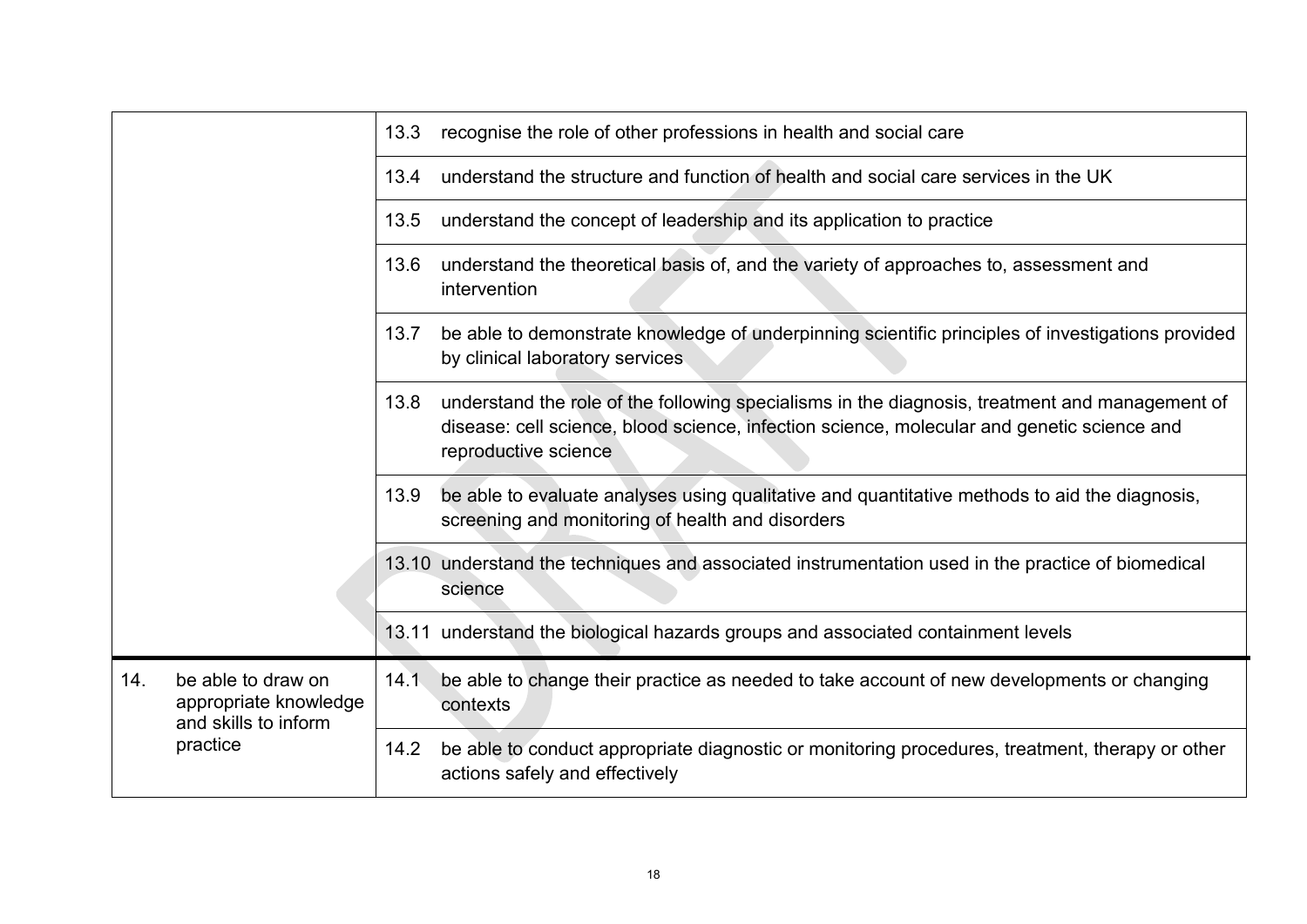|      | 14.3 be able to perform and supervise procedures in clinical laboratory investigations to reproducible<br>standards                                                                                        |
|------|------------------------------------------------------------------------------------------------------------------------------------------------------------------------------------------------------------|
| 14.4 | be able to operate and utilise specialist equipment according to their discipline                                                                                                                          |
| 14.5 | be able to validate scientific and technical data and observations according to pre-determined<br>quality standards                                                                                        |
| 14.6 | be able to demonstrate proficiency in liquid handling methodologies, including preparation of<br>standard solutions and buffers                                                                            |
| 14.7 | be able to demonstrate proficiency in practical skills in cell science, blood science, infection<br>science, molecular and genetic science and reproductive science where appropriate to the<br>discipline |
| 14.8 | be able to demonstrate practical skills in the processing and analysis of specimens including<br>specimen identification, the effect of storage on specimens and the safe retrieval of specimens           |
| 14.9 | be able to demonstrate practical skills in the investigation of disease processes                                                                                                                          |
|      | 14.10 be able to work in conformance with standard operating procedures and conditions                                                                                                                     |
|      | 14.11 be able to work with accuracy and precision                                                                                                                                                          |
|      | 14.12 be able to prepare reagents accurately and consistently                                                                                                                                              |
|      | 14.13 be able to perform calibration and quality control checks                                                                                                                                            |
|      |                                                                                                                                                                                                            |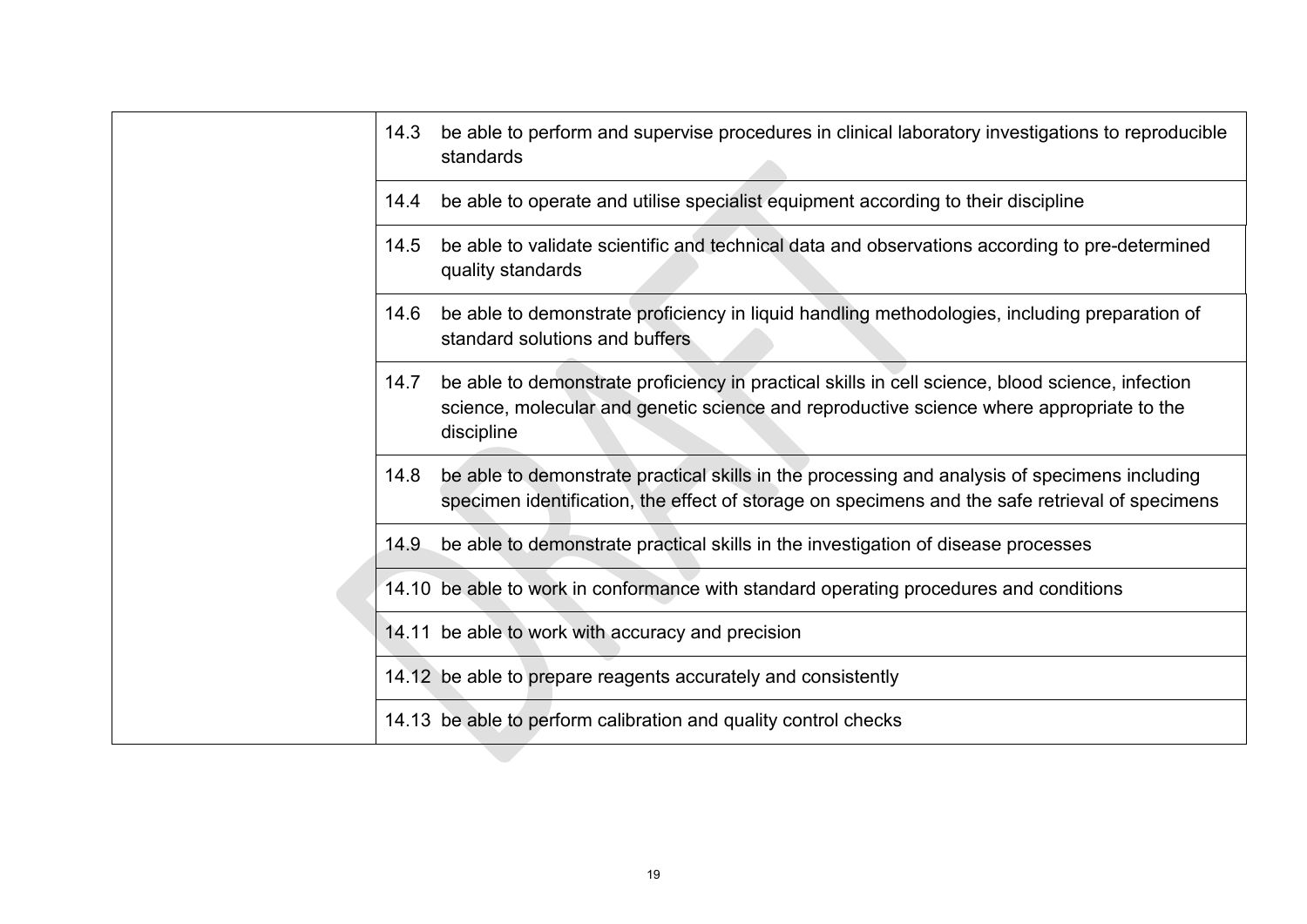| 14.14 be able to demonstrate operational management of laboratory equipment to check that<br>equipment is functioning within its specifications and to respond appropriately to abnormalities                                              |
|--------------------------------------------------------------------------------------------------------------------------------------------------------------------------------------------------------------------------------------------|
| 14.15 understand the implications of non-analytical errors                                                                                                                                                                                 |
| 14.16 know the extent of the role and responsibility of the laboratory with respect to the quality<br>management of hospital, primary care and community based laboratory services for near-patient<br>testing and non-invasive techniques |
| 14.17 be able to formulate specific and appropriate management plans including the setting of<br>timescales                                                                                                                                |
| 14.18 be able to gather appropriate information                                                                                                                                                                                            |
| 14.19 be able to select suitable specimens and procedures relevant to patients' clinical needs,<br>including collection and preparation of specimens as and when appropriate                                                               |
| 14.20 be able to select and use appropriate assessment techniques                                                                                                                                                                          |
| 14.21 be able to undertake and record a thorough, sensitive and detailed assessment, using<br>appropriate techniques and equipment                                                                                                         |
| 14.22 be aware of the need and be able to assess and evaluate new procedures prior to routine use                                                                                                                                          |
| 14.23 be able to undertake or arrange investigations as appropriate                                                                                                                                                                        |
| 14.24 be able to analyse and critically evaluate the information collected                                                                                                                                                                 |
| 14.25 be able to investigate and monitor disease processes and normal states                                                                                                                                                               |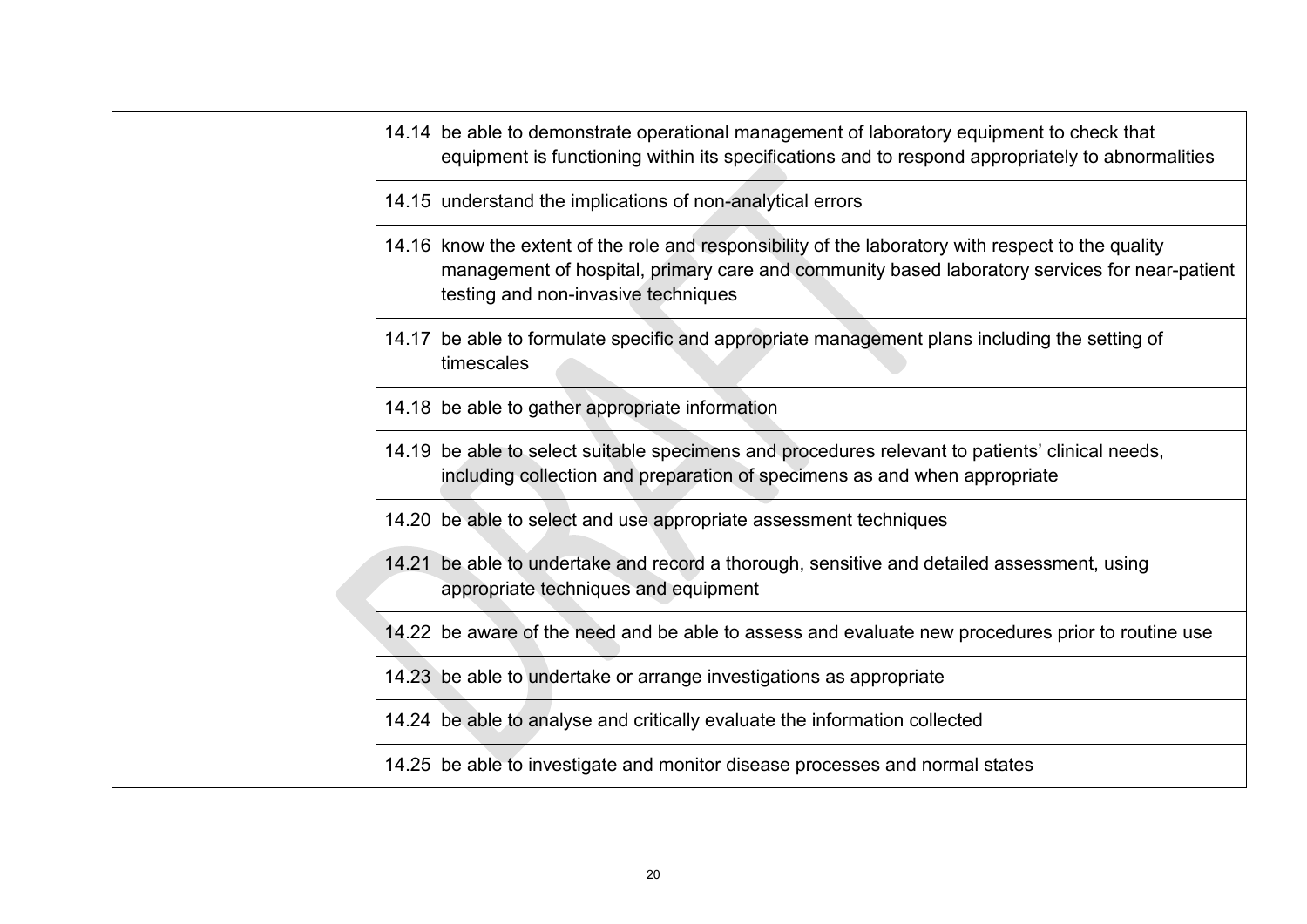|     |                                         | 14.26 be able to use standard operating procedures for analyses including point of care in vitro<br>diagnostic devices                                                                                                     |
|-----|-----------------------------------------|----------------------------------------------------------------------------------------------------------------------------------------------------------------------------------------------------------------------------|
|     |                                         | 14.27 be able to use statistical packages and present data in an appropriate format                                                                                                                                        |
|     |                                         | 14.28 be able to demonstrate a logical and systematic approach to problem solving                                                                                                                                          |
|     |                                         | 14.29 be able to use research, reasoning and problem solving skills to determine appropriate actions                                                                                                                       |
|     |                                         | 14.30 recognise the value of research to the critical evaluation of practice                                                                                                                                               |
|     |                                         | 14.31 be aware of a range of research methodologies                                                                                                                                                                        |
|     |                                         | 14.32 be able to evaluate research and other evidence to inform their own practice                                                                                                                                         |
|     |                                         | 14.33 be able to design experiments, report, interpret and present data using scientific convention,<br>including application of SI units and other units used in biomedical science                                       |
|     |                                         | 14.34 be able to use information and communication technologies appropriate to their practice                                                                                                                              |
| 15. | understand the need<br>to establish and | understand the need to maintain the safety of both service users and those involved in their care<br>15.1                                                                                                                  |
|     | maintain a safe<br>practice environment | be aware of applicable health and safety legislation, and any relevant safety policies and<br>15.2<br>procedures in force at the workplace, such as incident reporting, and be able to act in<br>accordance with these     |
|     |                                         | be able to work safely, including being able to select appropriate hazard control and risk<br>15.3<br>management, reduction or elimination techniques in a safe manner in accordance with health<br>and safety legislation |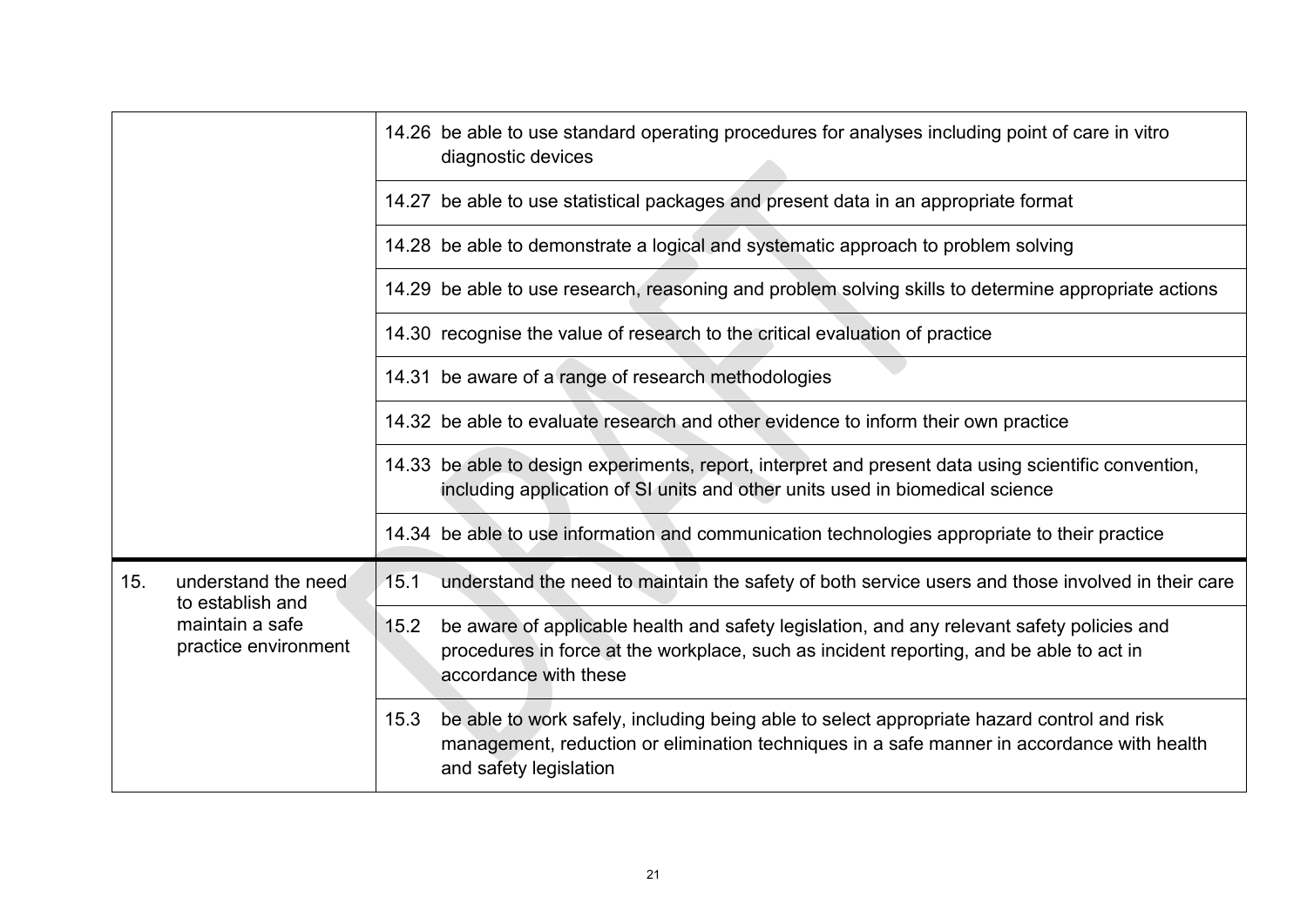| 15.4 | be able to select appropriate personal protective equipment and use it correctly                                                                                                                      |
|------|-------------------------------------------------------------------------------------------------------------------------------------------------------------------------------------------------------|
| 15.5 | be able to establish safe environments for practice, which minimise risks to service users, those<br>treating them and others, including the use of hazard control and particularly infection control |
| 15.6 | understand the application of principles of good laboratory practice                                                                                                                                  |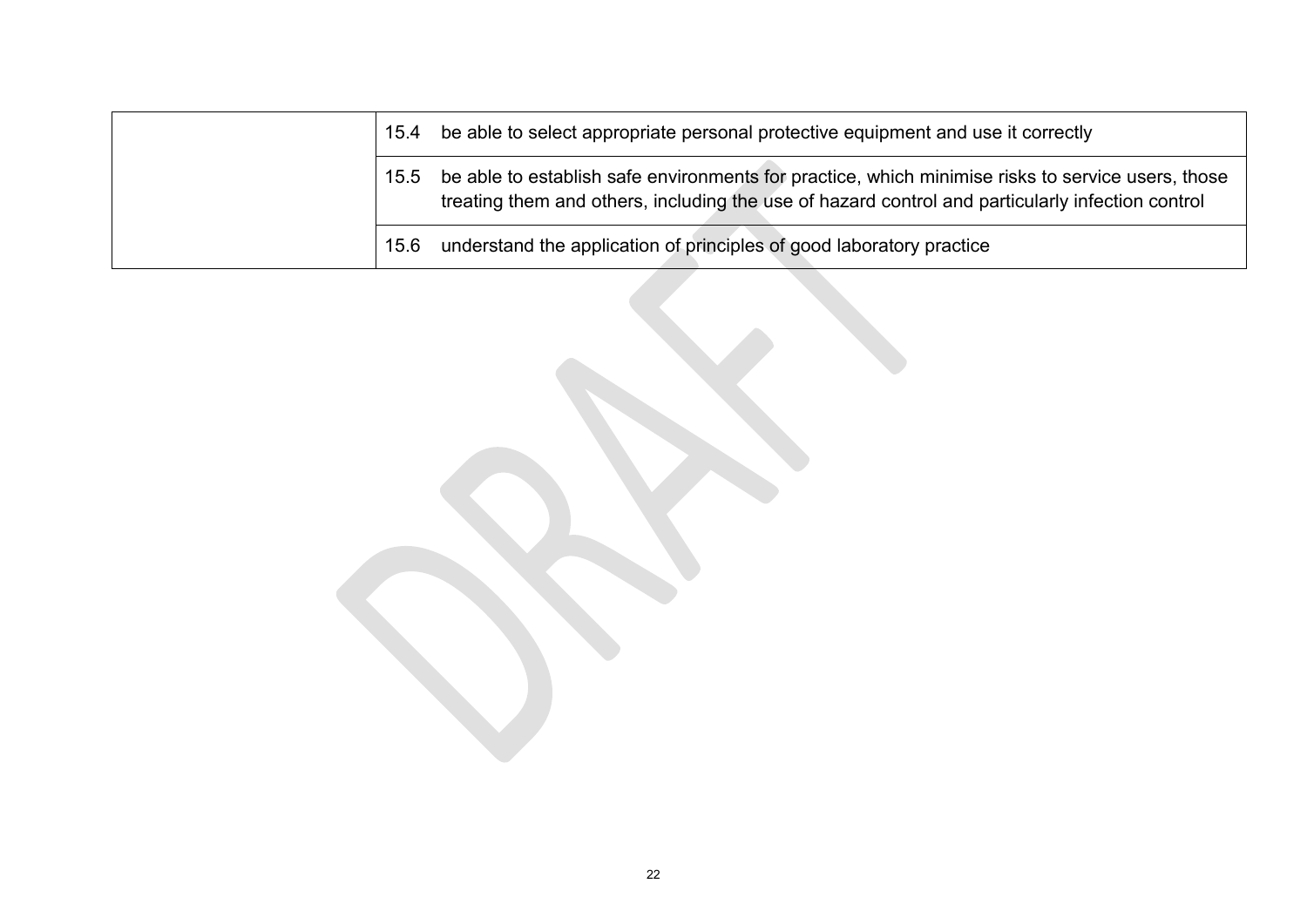# **Appendix 1: Process for revising the standards of proficiency**

## **Stage one: Pre-review mapping**

- The Council agreed to fifteen new generic standards, applicable to all professions, in March 2011.
- Profession-specific standards for each profession are mapped by the Executive against the new generic standards in line with the new structure of the SOPs.

## **Stage two: Professional body review**

• Professional body/bodies for the relevant profession are invited to undertake a review of the standards and suggest any changes they consider necessary.

## **Stage three: Preparing standards for consultation**

- Professional body suggestions are reviewed by the Executive and changes are made to standards as appropriate. Further professional input may be sought from a Council/Committee member or visitor partner(s) of the relevant profession if necessary.
- A consultation document is written explaining the review and consultation processes.
- Formal legal scrutiny is sought on the consultation document and the standards for consultation from the Solicitor to Council.
- Consultation document including standards for consultation is presented to ETC for recommendation to Council, and to Council for approval.

### **Stage four: Public consultation**

• Public consultation is launched and data is collected through online survey. SOPs consultations usually run for three months.

# **Stage five: Revising standards post-consultation**

- Responses to the consultation are analysed and summarised in a consultation analysis document.
- The draft standards are revised by the Executive according to the responses to the consultation as appropriate. Further professional input may be sought from a Council/Committee member or visitor partner(s) of the relevant profession if necessary.
- Formal legal scrutiny is sought on the consultation analysis document and revised standards from the Solicitor to Council.
- Consultation analysis document including revised standards is presented to ETC for recommendation to Council and to Council for approval.

# **Stage six: Publication of new standards**

The approved standards are taken through the publications process by the Communications department and formal legal scrutiny is sought for publication.